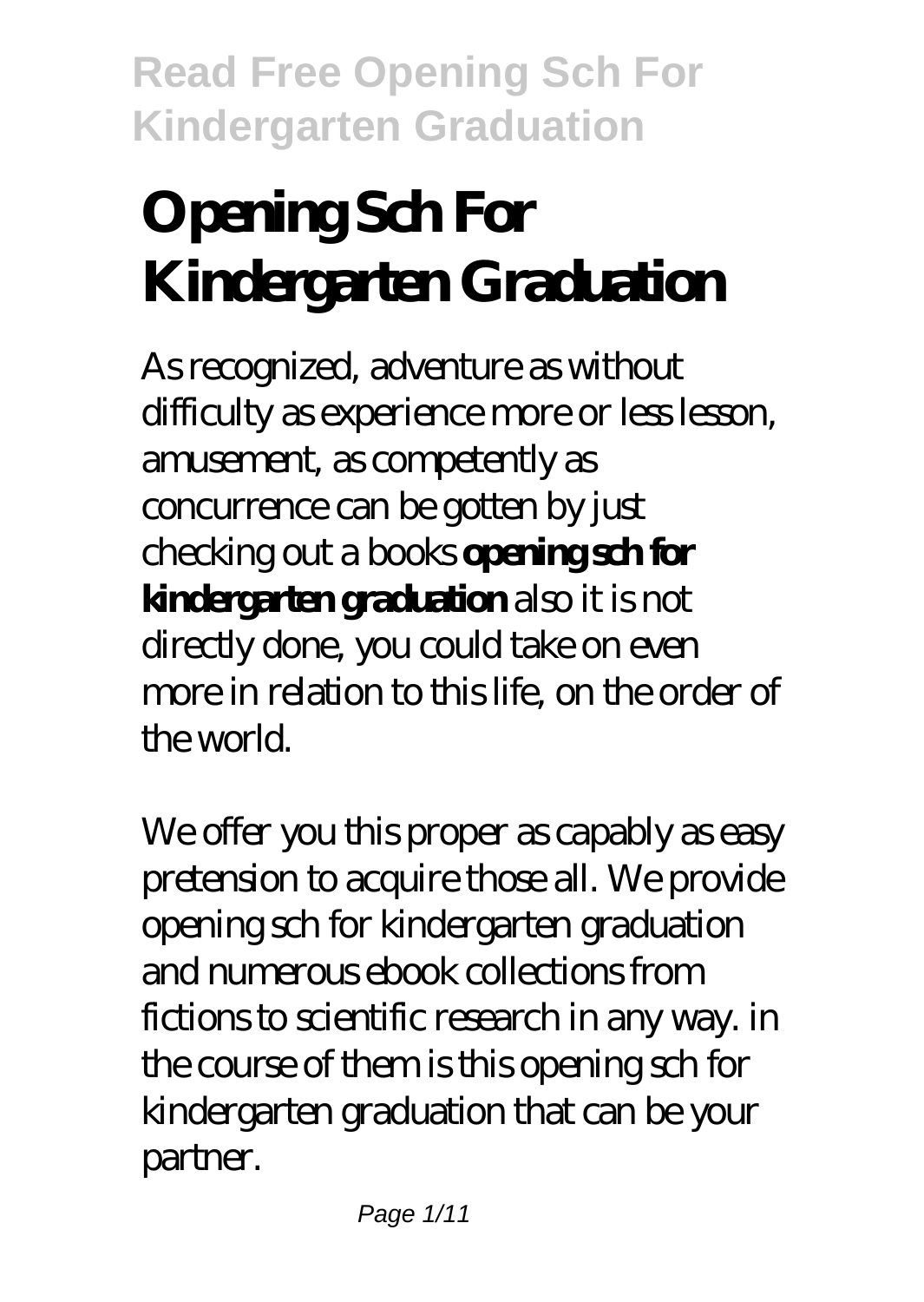Users can easily upload custom books and complete e-book production online through automatically generating APK eBooks. Rich the e-books service of library can be easy access online with one touch.

#### **Korean Black List**

Adventure Time: Season 4: Episode 1. 2 Apr. 20 ADVENTURE TIME Toys and Surprise Eggs - Opening 6 - Beemo Oct 02, 2018 · Adventure Time Season 6 Episode 16 - Josh and Margaret Investigations. Aired Friday 800 PM Sep 30, 2012 on ABC Aired 4/27/18 See All Videos. 1 Synopsis 2 Plot 3 Characters 3 !

#### **The Indian International School, Dubai Silicon Oasis ...**

Budget Committee Vacancy. September 15, 2021. The David Douglas School Page 2/11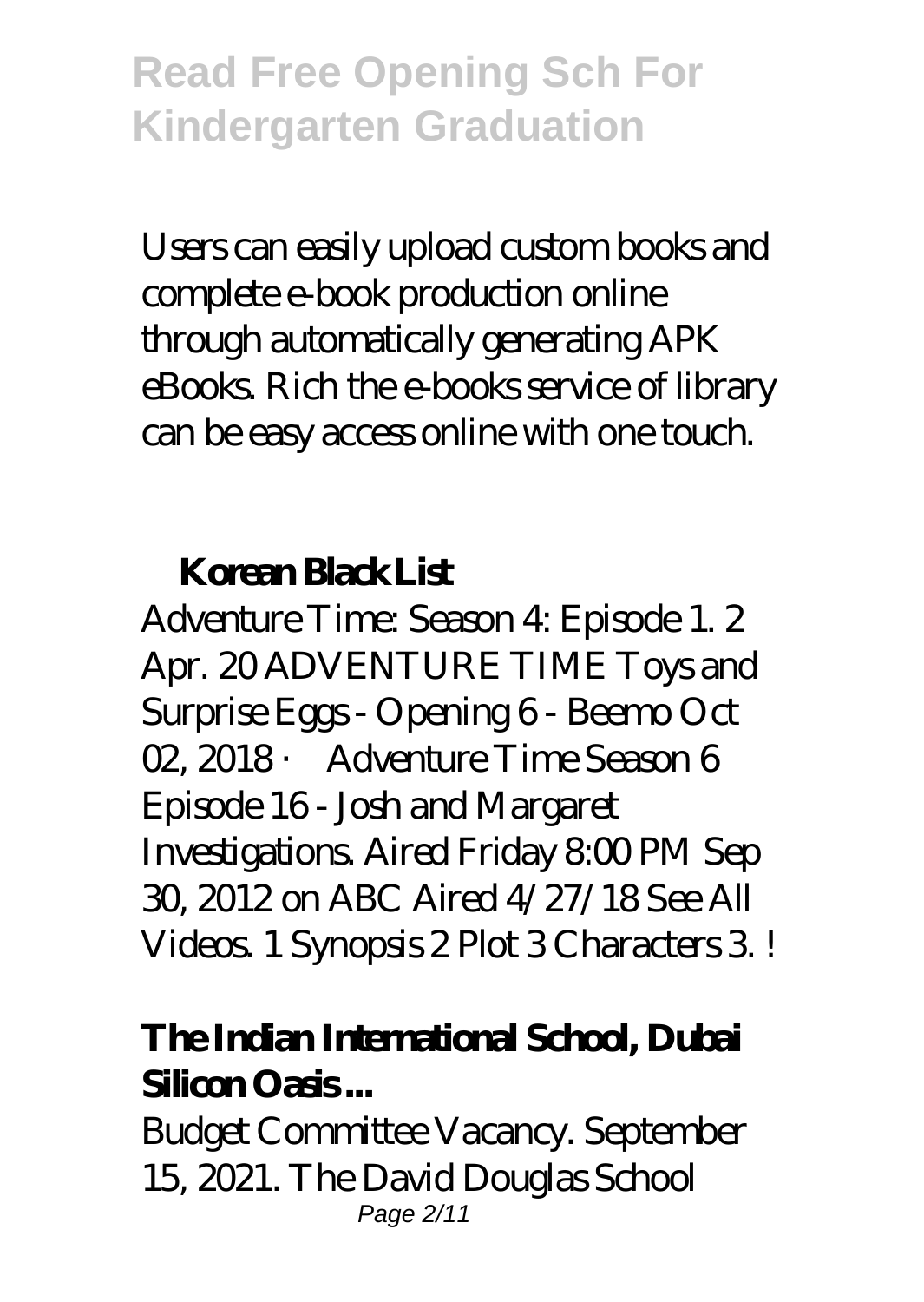District has an opening for its 2022 Budget Committee. The District is seeking District residents to fill the position.

### **Department of Education - Schools Division of Nueva Vizcaya**

Login portal database. Looking for form and registration form in php login? Find top links for easy and hassle free access to login form and registration form in php.

### **Paying School Taxes - Schenectady City School District**

District Office Contact. 718 Seventh Avenue SW Albany, Oregon 97321. 541-967-4501 541-967-4587 Email. Welcome Center 541-704-2376 Email

### **Department of Education - Schools Division of Nueva Vizcaya**

In 2015, the North Dakota Department of Public Instruction decided to develop Page 3/11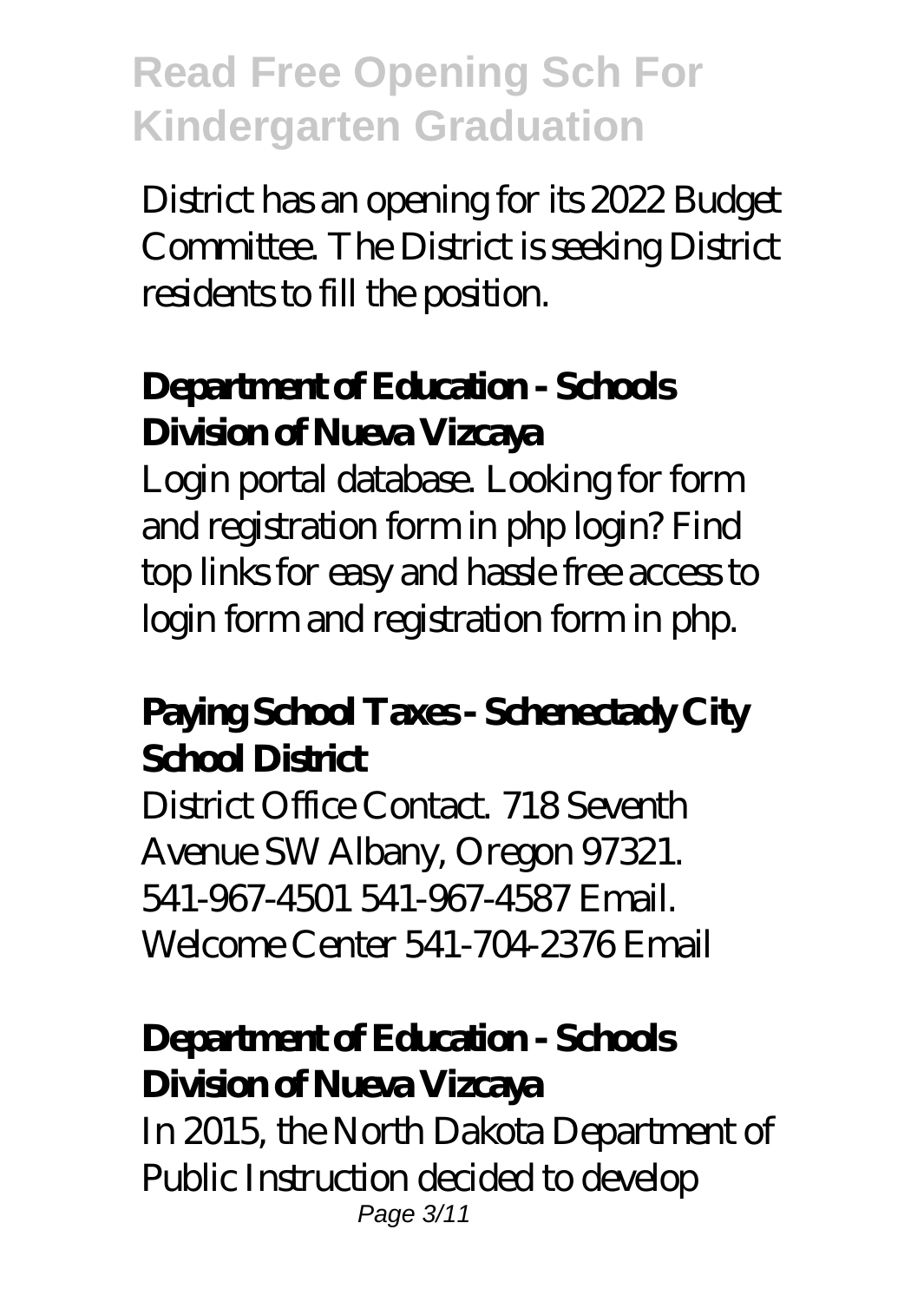more authentic materials for Native American studies. Because Native American students represent the highest minority population in our state, ten percent of K-12 enrollment, the resources needed to be unique to North Dakota.

### **Staff - Simcoe Muskoka Catholic District School Board**

2021-2022 District & School Improvement Plans; Equity, Diversity and Inclusion (04/28/21) School Funding Transparency Report 2020

### **I Mua Magazine: Summer 2021 by Kamehameha Schools - Issuu**

NATIONAL SCHOOL OPENING ACTIVITES ON OCTOBER 5, 2020 ASDS, OSDS, CID, SGOD PSDS/DICs Public Elementary and Secondary School Heads All others concerned October 01, 2020: DM#224 s.2020: WORKING Page 4/11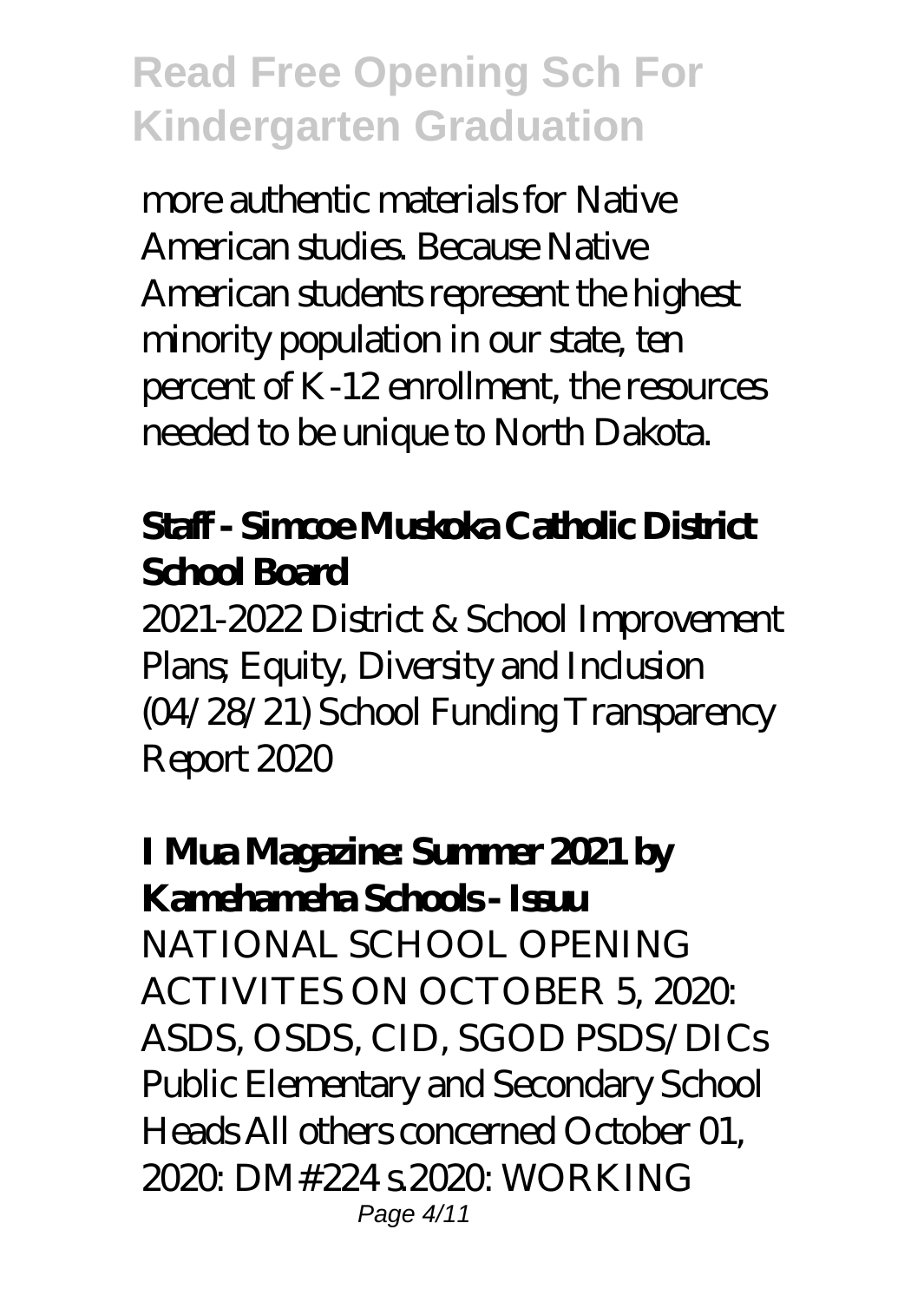COMMITTEES FOR THE SCHOOL OPENING CARAVAN AND VISIT OF USEC. ALAIN DEL B. PASCUA AND COMPANY ON OCTOBER 5-7,2020

#### **Arnold Schwarzenegger - Wikipedia**

Setelah sebelumnya Primary Global Islamic School memberikan pembekalan kepada para siswa-siswi kelas 4 dan 5 dengan pendidikan aqil baligh. Pada hari Sabtu, 27 Maret 2021, sekolah bekerja sama dengan BKOMG mengadakan seminar parenting guna mewujudkan pendidikan yang bersinergi antara siswa, sekolah, dan orang tua.

#### **Southern Regional Education Board**

In the kindergarten class, about five hours a day is sitting and doing work from textbooks in order to prepare them for the international schools entrance tests. The kids also don't have much downtime after Page 5/11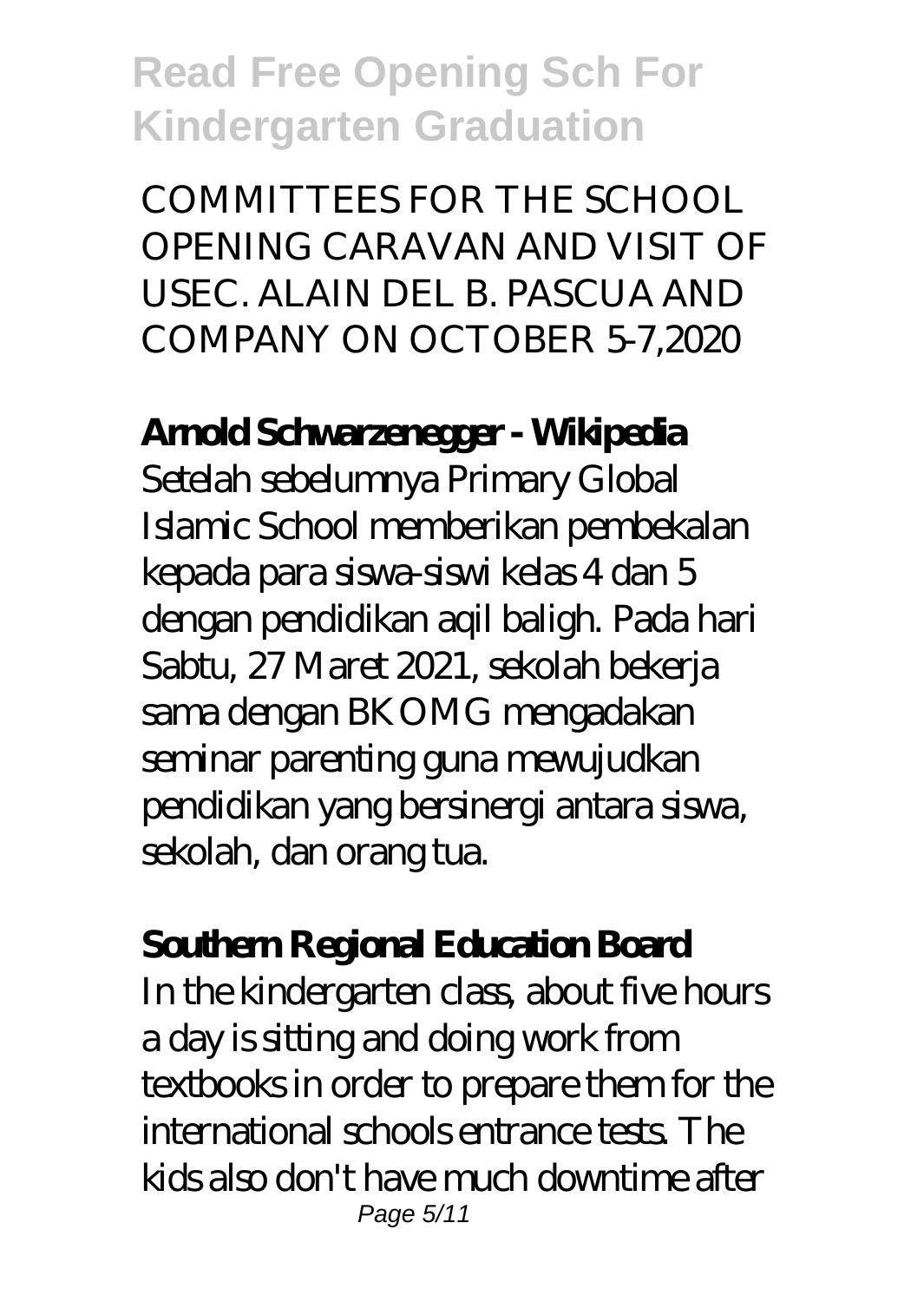school as there is a Korean language class that begins right after the full day of English school.

### **List of school shootings in the United States - Wikipedia**

EXCERPTS OF AGREEMENTS AND TIMELINES DURING THE VIRTUAL MEETING ON THE GENERAL INSTRUCTIONS AND GUIDELINES IN THE OPENING OF SCHOOL YEAR 2020-2021 · PSDS/DICs Public Elementary and Secondary School Heads All others concerned October 04, 2020: MONITORING OF THE OPENING OF CLASSES FOR SCHOOL YEAR SY 2020-2021

#### **Harmony charter school**

A 5-year-old kindergarten student fired a handgun in his elementary school cafeteria. The Westside Elementary Page 6/11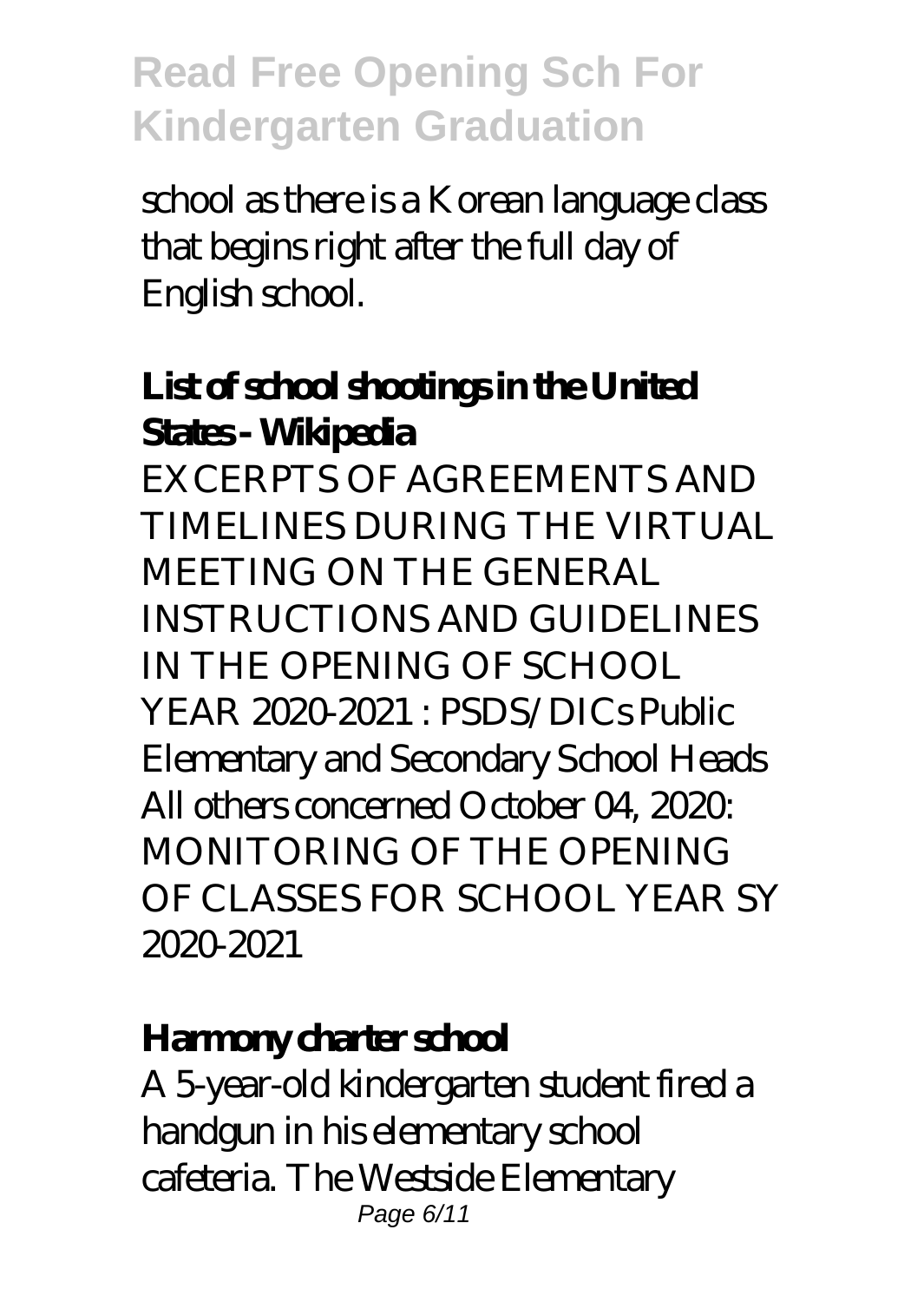School student brought the gun to school in his backpack. While waiting for the opening bell in the cafeteria, the gun accidentally discharged one time inside the boy's backpack. There was no evidence of harmful intent and nobody was ...

### **Site Map | Teachers-Teachers.com**

Arnold Alois Schwarzenegger was born in Thal, Austria on July 30, 1947, the second son of Gustav Schwarzenegger and his wife, Aurelia (née Jadrny). His mother was of Czech descent, while his paternal great-grandfather, Wenzel Mach, was also Czech and came from the village of Chocov near Mladá Vožice. Wenzel had a child out of wedlock with Kunigunde Schwarzenegger, and the child ...

#### **Staff - Schenectady City School District**

2021-2022 District & School Improvement Page 7/11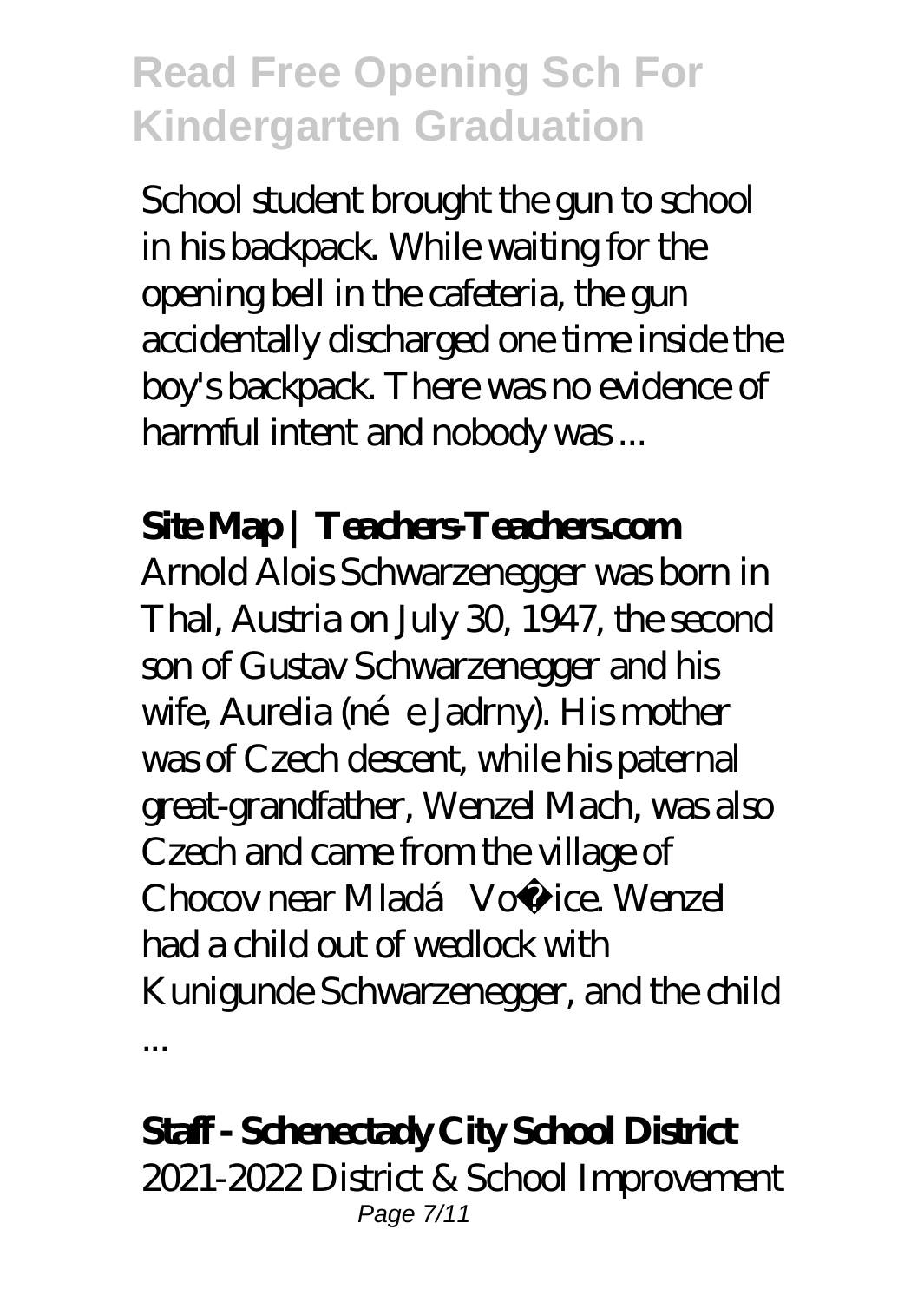Plans; Equity, Diversity and Inclusion (04/28/21) School Funding Transparency Report 2020

#### **Login Portal - Login portal database**

Woody forcing Slinky to literally grovel and lick his boots, in his depiction in the Black Friday reel.. In the original story pitch of Toy Story, Woody had a markedly more unpleasant personality; having the character of one who let his role as "leader" go to his head and had little compassion towards his peers.One notable example of this from the original script is that Woody actually throws ...

#### **Home | North Dakota Department of Public Instruction**

High school graduation is one of life's great milestones, propelling adolescents into adulthood. During these years, schools must prepare students for as many Page 8/11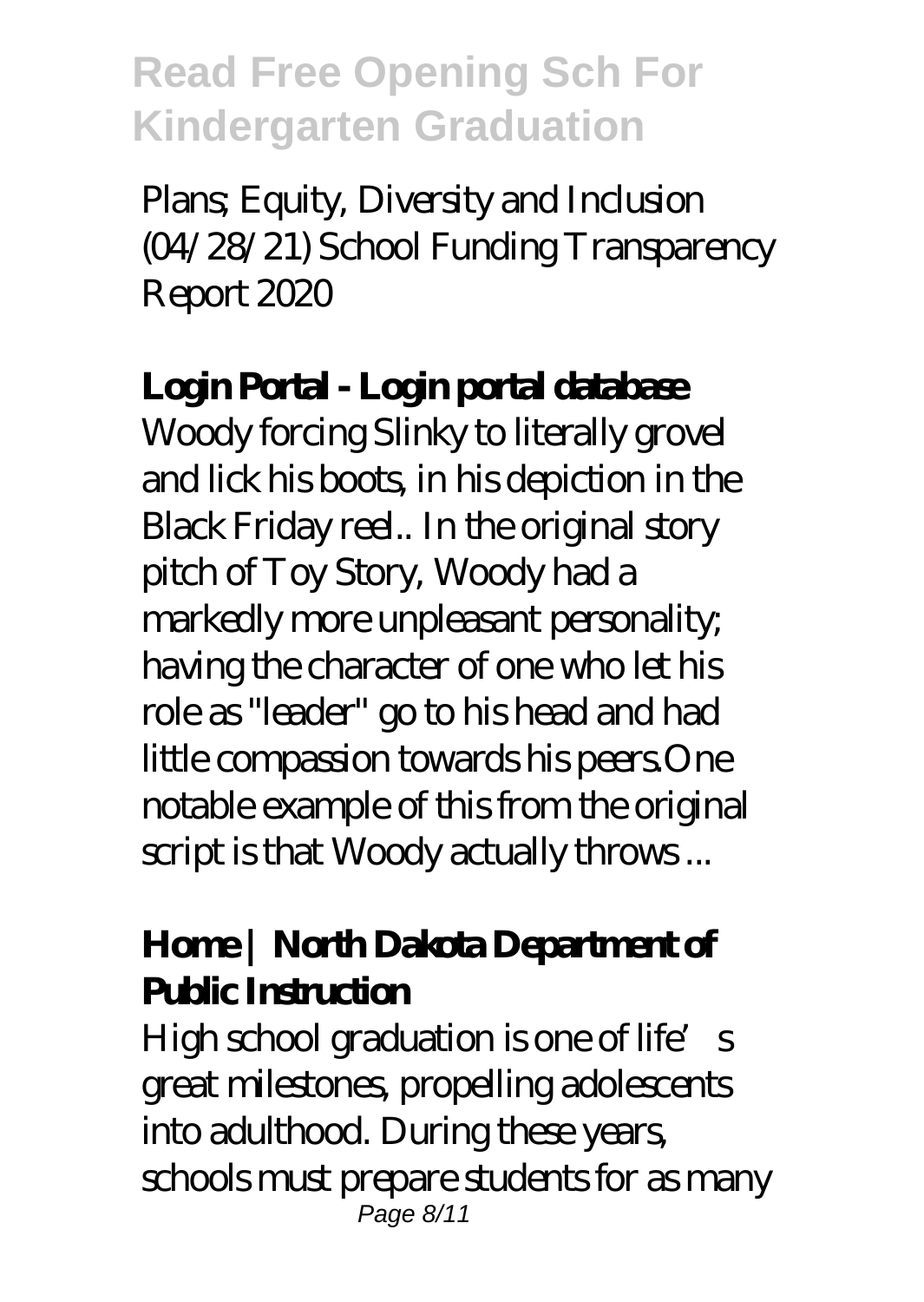options as possible: college, career and life as productive citizens.

### **Home - David Douglas School District**

Mater Grove Academy is the newest school to join the award-winning Mater Academy, Inc. charter school network. Opening in August 2011, the tuition-free public charter school will serve students in kindergarten through 5th grade in the first year and grow to a K-8 in the coming years. Our program provides…

### **Adventure time season 4 episode 18 dailymotion**

ka papa kuhikuhi table of contents. I Mua Published for the Kamehameha Schools

'ohana. Vol. 2021, Issue 3 I Mua is published by the Kamehameha Schools Communications Group, 567 S. King St., 4th ...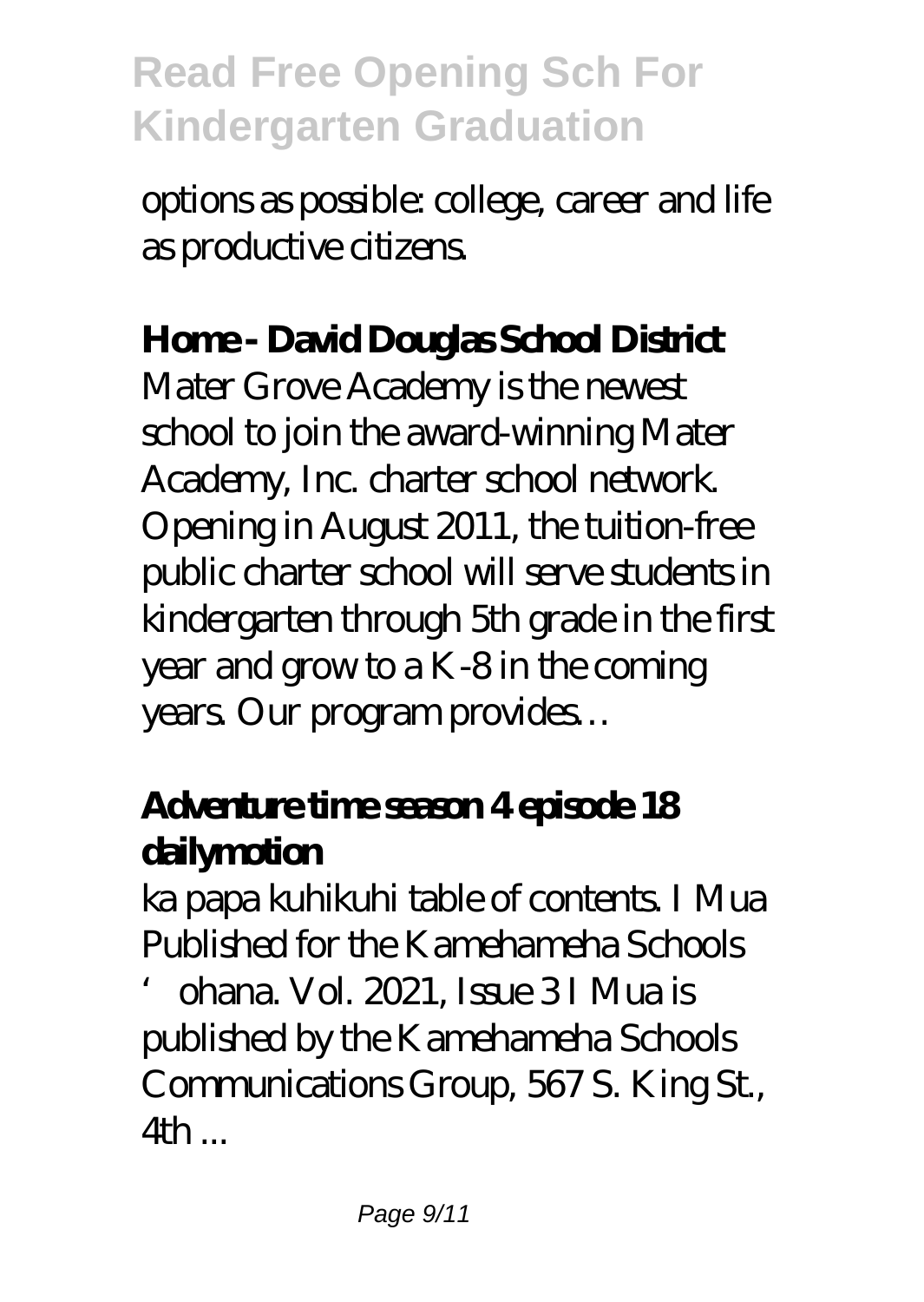### **Opening Sch For Kindergarten** Graduation

Welcome to Simcoe Muskoka Catholic District School Board's official website. With 50 schools, approximately 21,000 students and 3,000 employees, we are a faith community bound together by our beliefs. Our schools are located in some of the most beautiful natural settings in the province. Our Board encompasses a large and dynamic region serving small towns, rural areas and urban centers.

### **Global Islamic School**

The parents, teachers, community leaders, and those involved in the opening of the school, create a charter plan describing the school's mission, principles, structure and performance measures. Gulen is a cult of organized crime that is valued at May 09, 2014 · The eight, including Mana, Pacific Heritage and DaVinci, have until Page 10/11